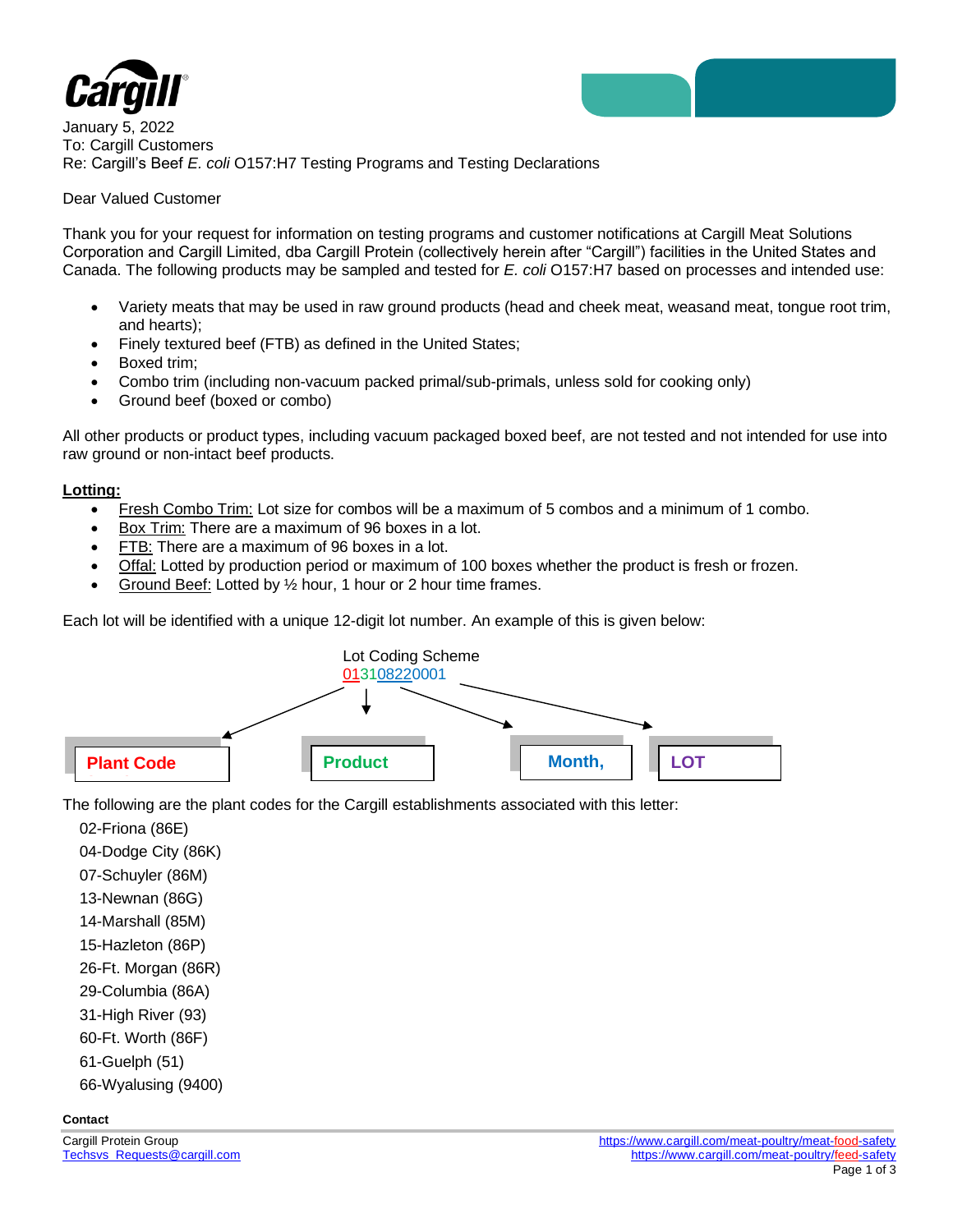



76-WCP Grind (31913) 77-Fresno (354) 78-Fresno Grind (34706) 82-Brampton (146) 92-Butler Grind (924A)

# **EXAMPLE**

#### 023011280008 02 is the Friona plant, 30 is Fresh Boxed Trim, Produced on November 28, the 8th Lot

## **Sampling:**

- Trim: All trim samples are collected using an excision method. All lots must have a minimum of 60 excision samples taken, regardless of lot size. Collected excision samples result in the sample weight being no less than 375 grams for analytical purposes. NOTE: If frozen boxed trim was boxed from a previously tested (negative) combo lot, the resulting boxes would not be resampled/retested. A Product Notification Document (PND) statement showing original combo test results were negative shall be provided for the intact lot.
- Finely Textured Beef (FTB): Sampling is performed by collecting a grab sample from every box in the lot for a total of no less than 375 grams.
- Ground Beef: Samples are collected at a designated interval from every operational line. All line samples are combined by time point into a minimum of one 375 gram sample per lot.
- Variety Meat ground beef components: All samples will be pulled by an excision or sponge method depending on the type of offal. When using the excision method, all lots must have a minimum of 60 excision samples taken, regardless of lot size, and weigh no less than 375 grams for analytical purposes. When using the sponge method, each box must be sampled regardless of lot size. Sponges may be composited for analysis purposes.

**Analysis:** The analytical method that is used by all third-party laboratories testing for *E. coli* O157:H7 for Cargill is the BioControl Assurance GDS™. This method utilizes polymerase chain reaction (PCR) and has been shown to be highly sensitive and accurate. The GDS™ system targets on the actual genetic structure of bacteria by detecting a unique DNA fragment found only on the target organism. It also employs an Immuno-Magnetic Separation (IMS) step, which makes the method highly sensitive and specific. Total time to receive results is approximately 14 to 24 hours depending upon lab location, sample type, and time of sample shipment and arrival.

**Shipping and Customer Notification:** Cargill's process includes both manual and electronic control of products based on pathogen test results. Since all U.S. and Canada plants utilize accredited third-party laboratories for pathogen testing, all Certificates of Analysis (COA) are forwarded directly to the corporate office in Wichita, KS, or facility designees. After two reviews of the COA, test results, and additional internal documents, product disposition is determined. For all tested products, except ground beef, customers receive a *Product Notification Document* (PND) which includes the analytical method, number of samples and sample weight, customer name and location, producing plant, order and P.O. number, lot number(s), product code(s), product quantity, pre-shipment review statement, and test result. The *PND* is automatically generated then emailed and/or faxed to the customer. Please note that the *PND* contains most elements of a COA. COAs are not provided because it would require a manual process resulting in an increased chance for error and it would greatly slow the release and shipment of products, however the *PND* contains a statement that the results have been verified by review of a signed laboratory COA. Cargill's "PND" has been accepted with no objections by USDA and CFIA, as an alternative method to Certificate of Analysis (COA)<sup>1</sup>.

Additional information for Cargill products include:

• Fresh Combo Trim and Boxed Trim: USDA has stated that they will allow trim to be shipped from the producing plant provided that it is not unloaded at the delivery location until test results are final and determined to be negative for *E.coli* O157:H7. Cargill will have a statement on the bill of lading of all loads containing trim that has been shipped prior to test results being determined that states: **"This shipment has lots that have been** 

<sup>1</sup> Please verify that your supplier program accepts a PND in lieu of a COA.